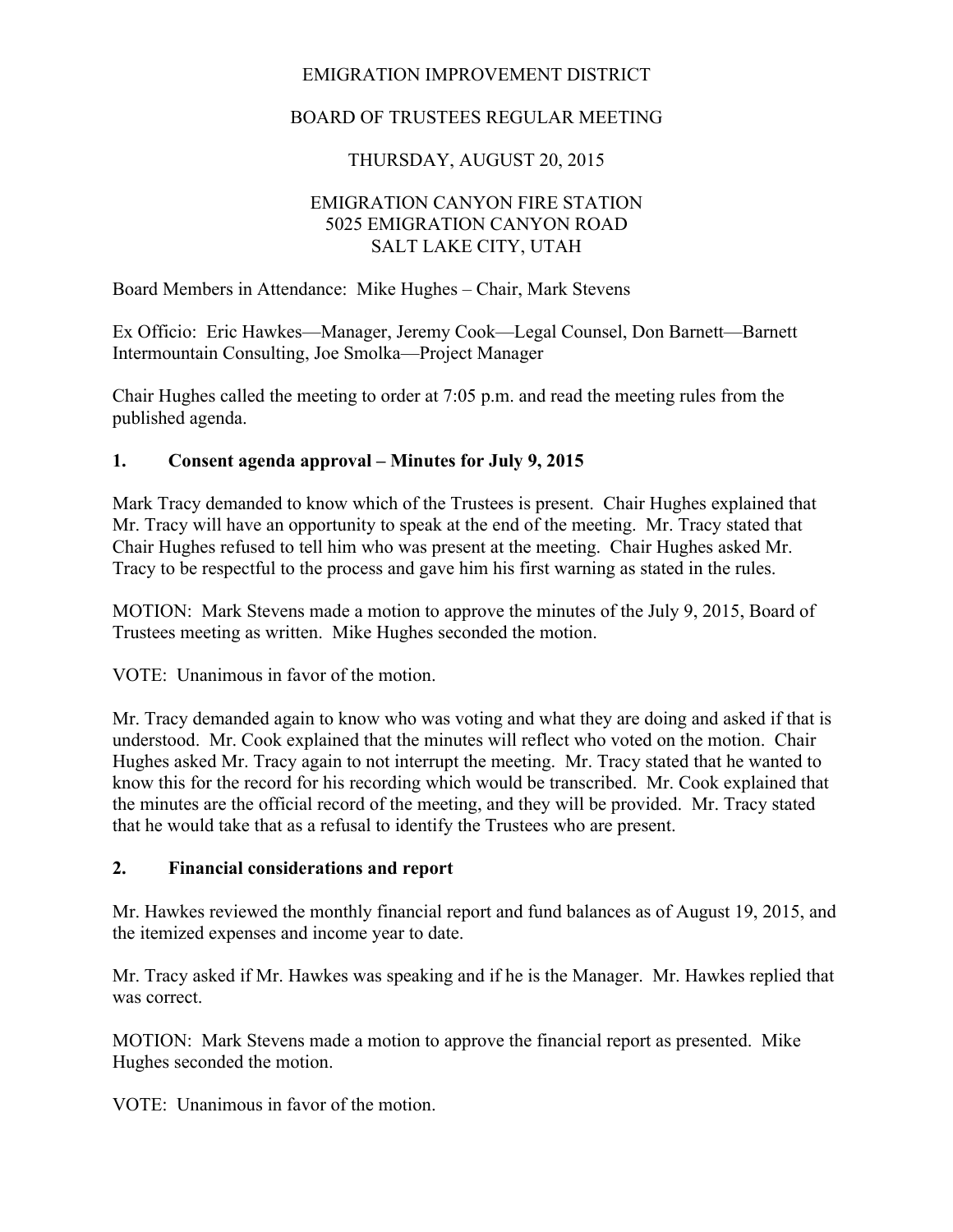Emigration Improvement District Board of Trustees Meeting August 20, 2015 Page 2 of 12

Mr. Hawkes reported that he tried to file the transparency website quarterly report, but there were difficulties with the State Auditor's template. He spoke with the State Auditor's Office, and they suggested that he wait until the EID has transferred its records to QuickBooks.

Mr. Tracy interrupted and stated that two motions were made and voted on and asked where Trustee Bradford is and what his vote was on those motions. Mr. Cook asked Mr. Tracy to not interrupt the meeting. He confirmed that Board Member Bradford was not present and told Mr. Tracy that he does not have a right to interrupt the meeting. If he continues to do so, they will ask him to leave. Mr. Tracy stated that he notes for the record that Trustee Bradford is not present and that normal regular Trustee meetings are held the second Tuesday and that it was delayed to August  $20<sup>th</sup>$  for no reason. Mr. Cook stated that he was going to ask Mr. Tracy to leave.

Mr. Hawkes reported that some customers have asked for an equal payment plan for the year which would be adjusted annually. He suggested that they do that but require an online billing so no additional mailings would be required. Chair Hughes believed that would be a good idea and might improve their cash flow.

Board Member Stevens suggested that everyone introduce themselves, and each person at the meeting stated their name.

Mr. Hawkes noted that, when the District sends the April billing, it is the largest bill of the year for some people. Another billing option might be to provide an estimated 3-month read in January so people do not receive six months of meter readings in April. Chair Hughes felt it would be better to spread out the billings over the course of the year as previously suggested. The Board Members and Mr. Hawkes discussed both options and concluded that the equal payment plan would resolve both concerns. Chair Hughes suggested that they adjust the annual equal pay billing in September of each year, and Board Member Stevens agreed.

MOTION: Mark Stevens made a motion to implement an equal payment plan as suggested by Mr. Hawkes, to allow all EID customers to opt into or out of the program, with an adjustment in September, and with the stipulation that the equal payment customers agree to an email billing. Mike Hughes seconded the motion.

VOTE: Unanimous in favor of the motion.

## **3. 2015 Elections information and update**

Mr. Hawkes reported that he forwarded an email from Salt Lake County to the candidates regarding the electronic voter information website. He stated that the candidates can post their information at any time and are also welcome to post their information on the EID website. The deadline for posting information on the voter information website is September 4. The ballots will be mailed the first week in October, and people can contact Salt Lake County to register.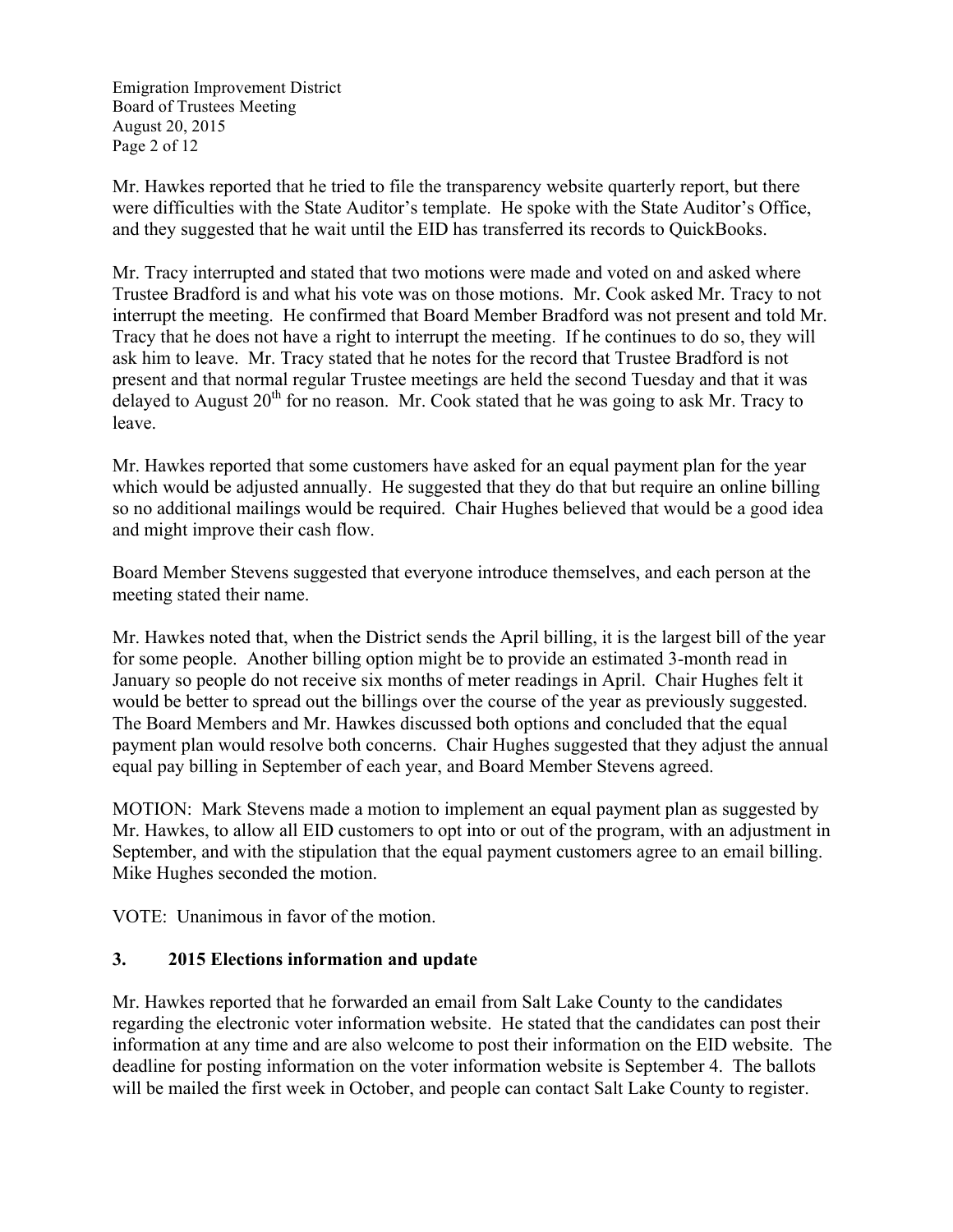Emigration Improvement District Board of Trustees Meeting August 20, 2015 Page 3 of 12

Mr. Tracy asked when the last day would be to withdraw their candidacy. Mr. Hawkes confirmed it would be September 10.

# **4. Certified Delinquent filing and update**

Mr. Hawkes recalled that last month he sent out 56 certified delinquent notices with a payment date of August 31. The District's deadline to file certified delinquencies is September 9. Salt Lake County has indicated that, once the District files, there will be a three- to four-week period that the County will accept a payment, but there will not be a release of lien, and it will probably still show on the tax notice.

Mr. Tracy asked if those properties have already been certified to the County. Mr. Hawkes replied that he has only sent notice letters to the property owners. Mr. Tracy asked when that would be submitted to the County. Mr. Hawkes reiterated that the last day to file with the County is September 9.

# **5. DDW sanitary survey and system inspection**

Mr. Hawkes reported that the Salt Lake County Health Department contracts with the Division of Drinking water to conduct a sanitary survey inspection every two or three years. At the beginning of the month they did a complete inspection of the water system and all of the District's policies and manuals. There were three very minor problems related to the system, and the remaining issues had to do with converting the Upper Freeze Creek Well from a temporary well source protection to a permanent one. He spoke with Mr. Barnett, and they are in the process of completing that filing. The other issue had to do with a cross-connection plan, which is a new focus for the Division of Drinking Water. They want to see if the District knows where backflow preventers are located. Chair Hughes stated that he did not understand the concern, because the EID does not have a secondary water source, and in order to hook up to the system, a property owner must disconnect from their well.

Chair Hughes asked Larry Hall with Aqua Environmental to clarify this issue. Mr. Hall explained that it mainly has to do with administrative records showing that the District has done assessments and education on cross-connection. If they find backflow preventers in the system, the District needs to see records showing that they have been tested. The EID needs documentation showing that they have assessed the system and what they found with regard to backflow preventers. It is a record keeping issue, and he was not sure they would come across any backflow preventers in the Canyon, but this broad-based rule applies to every water system. Chair Hughes asked when the inspection would typically take place and whether it is something they would go out specifically to do. Mr. Hall replied that they would specifically go out and look for them, or they may see something in the normal course of operating the system. He stated that they only need to inspect annually if they find a device that is testable. Mr. Cook clarified that, if the backflow preventers are privately owned, the individual who owns the backflow preventer is required to have it inspected annually.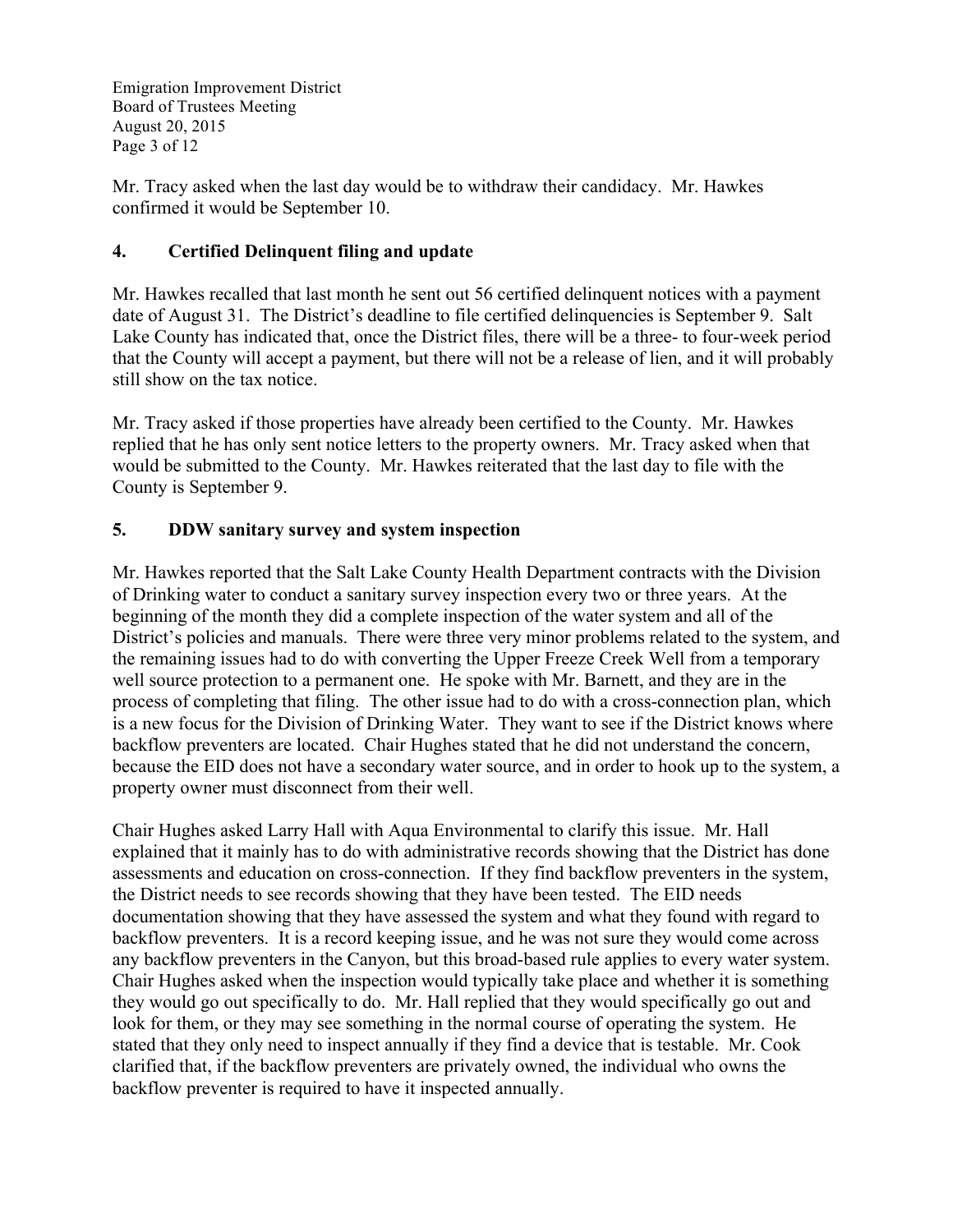Emigration Improvement District Board of Trustees Meeting August 20, 2015 Page 4 of 12

Chair Hughes asked Mr. Cook to draft a cross-connection plan for the EID.

Trevor Irons requested that the inspection report be published on the EID website. Mr. Tracy requested the names of the individuals who conducted the inspection.

## **6. Main line leak at 5555 Pioneer Fork Road**

Mr. Hawkes stated that about 12 feet of pipe split on Pioneer Fork Road at about 11:00 p.m. and discussed the difficulty of finding someone to repair it at that time of night. They started work at about 11:00 p.m. and were able to get the repair done and the water on again by about 8:00 p.m. the following evening.

#### **7. Water report and well levels status**

Mr. Barnett reported that last month's usage was 6.7 million gallons, which is below the average of 7.8 million gallons. He stated that trend is being seen around the State because of weather. The per-connection usage was 24,000 gallons, which is also down from the average of 29,000 gallons.

Mr. Hawkes reported that the well level for Well 2 is at 38 feet. Since the last meeting, they have been using Brigham Fork and have not used Well 1 or Well 2. The Brigham Fork well draw down is about 149 feet. The Upper Freeze Creek well is still at 903 feet.

Mr. Tracy asked how much has been pumped out of the Brigham Fork Well so far this year. Mr. Hawkes replied that they have pumped a little over 1 million gallons.

Bert Bunnell stated that they have a test well on their property and asked if it is still monitored. Mr. Barnett replied that it has been a number of years since it has been monitored. He explained that the wells were put in to implement the District's policy in the past, and that is no longer required. Mr. Tracy asked if the District is required to monitor its five monitoring wells. Mr. Barnett replied that it is not; it was just a service the District did. Mr. Bunnell asked if Mr. Barnett has any concerns about those who have individual wells downstream running out of water. Mr. Barnett explained that those well levels have held steady for many years. Mr. Bunnell is in a transition zone where the stream drops out of communication, and his water levels are recharged from the stream, but they are also dependent upon the discharge to the Salt Lake Valley aquifer as it hits the mouth of the Canyon, and Mr. Barnett's observation has been that they stay fairly level. Mr. Tracy asked how he would know that without actually monitoring the well levels, since Mr. Barnett indicated that they have not monitored them for a number of years. Mr. Barnett replied that they monitored them for a number of years, and they remained consistent throughout that period. Mr. Bunnell stated that he does not really have a concern except that there are a lot of houses upstream.

Mr. Tracy asked if the Upper Freeze Creek Well has pumped over 8 million gallons out of the aquifer, and the EID has not once checked the monitoring wells. Chair Hughes asked Mr. Tracy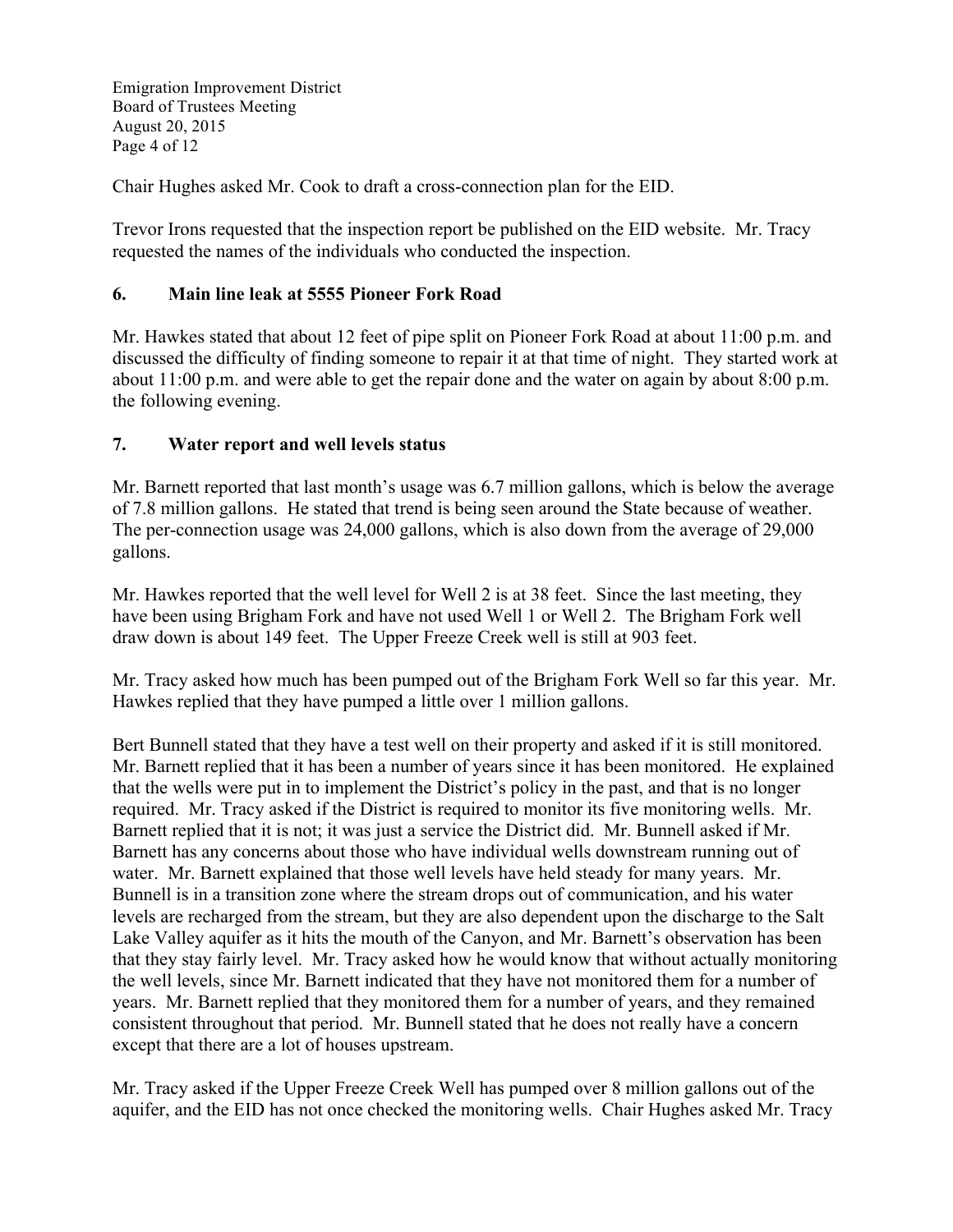Emigration Improvement District Board of Trustees Meeting August 20, 2015 Page 5 of 12

to wait and ask questions at the end, and he would appreciate it if he would not interrogate everyone as they speak. He would be happy to address Mr. Tracy's issues, but if Mr. Tracy continues to do this through the rest of the meeting, the meeting could go all night. He would love to get to Mr. Tracy's questions, and they would like to get through the agenda first and then address people's questions. Mr. Tracy stated that he would like an answer to the question he just asked. Chair Hughes stated that they would be happy to answer at the end of the meeting.

#### **8. Request from Canyon resident for tour of the water system**

Mr. Hawkes reported that he received an email request from Margot McCallum to tour the water system and read Ms. McCallum's demand to view and inspect the EID infrastructure, including anything under a heavy metal cover, and that he was to bring with him the tools to remove the covers at her request. She proposed several dates for the inspection and asked him to inform her by the end of the business day.

Mr. Tracy asked what day that was. Chair Hughes stated that he thought they had an understanding that Mr. Tracy would not continue to interrupt the meeting. Mr. Tracy stated that, if the letter is going to be read, he would like the whole letter read, not a redactive, but he wanted the whole thing read including the date and asked if that was clear. Fred Smolka stated that he disliked this contentious attitude and stated that it is very unhelpful to the progress of the meeting. Mr. Tracy stated that, if a letter is read into the record, he wants the whole thing read. Mr. Cook explained that the record is what will be in the minutes, and it will be reflected on the record. Other members of the public at the meeting asked Mr. Tracy to stop interrupting the meeting and making demands or leave. Chair Hughes explained that the EID is not the enemy; they are neighbors, and Mr. Tracy acts like they are something they're not. He reaffirmed that they would get to Mr. Tracy's questions, and they are not trying to duck anything, but they are tired of this nonsense. Mr. Tracy asked that they state the dates that were requested. Mr. Hawkes replied that Ms. McCallum asked him to inform her by the close of August 12, which he did.

Mr. Hawkes explained that this brings up the issue of community members inspecting or touring the water system. He stated that there is a concern about security, and the EPA and Homeland Security say one of the best ways to maintain the security of the water system is to not show off all the critical components of the system. He spoke with the Division of Drinking Water, and they also expressed concern about security, as this is a public water system. They might consider a tour if some people are interested in seeing some sites, such as the new well and storage building. He also spoke with the White City Water District, and they explained that they do an annual guided tour. The concept of having someone do a thorough inspection without knowing what they are looking for or what their purpose or intent is would be a concern. Chair Hughes asked if the District knows what Ms. McCallum's her purpose was and if she has concerns about something. Mr. Hawkes replied that nothing was disclosed to him. Mr. Tracy tried to interrupt again, and Chair Hughes refused to let him speak at this time. Chair Hughes asked if Mr. Hawkes asked Ms. McCallum what her concerns were. Mr. Hawkes replied that he did, but she did not respond. Mr. Tracy interrupted and stated that he would like to answer that. Chair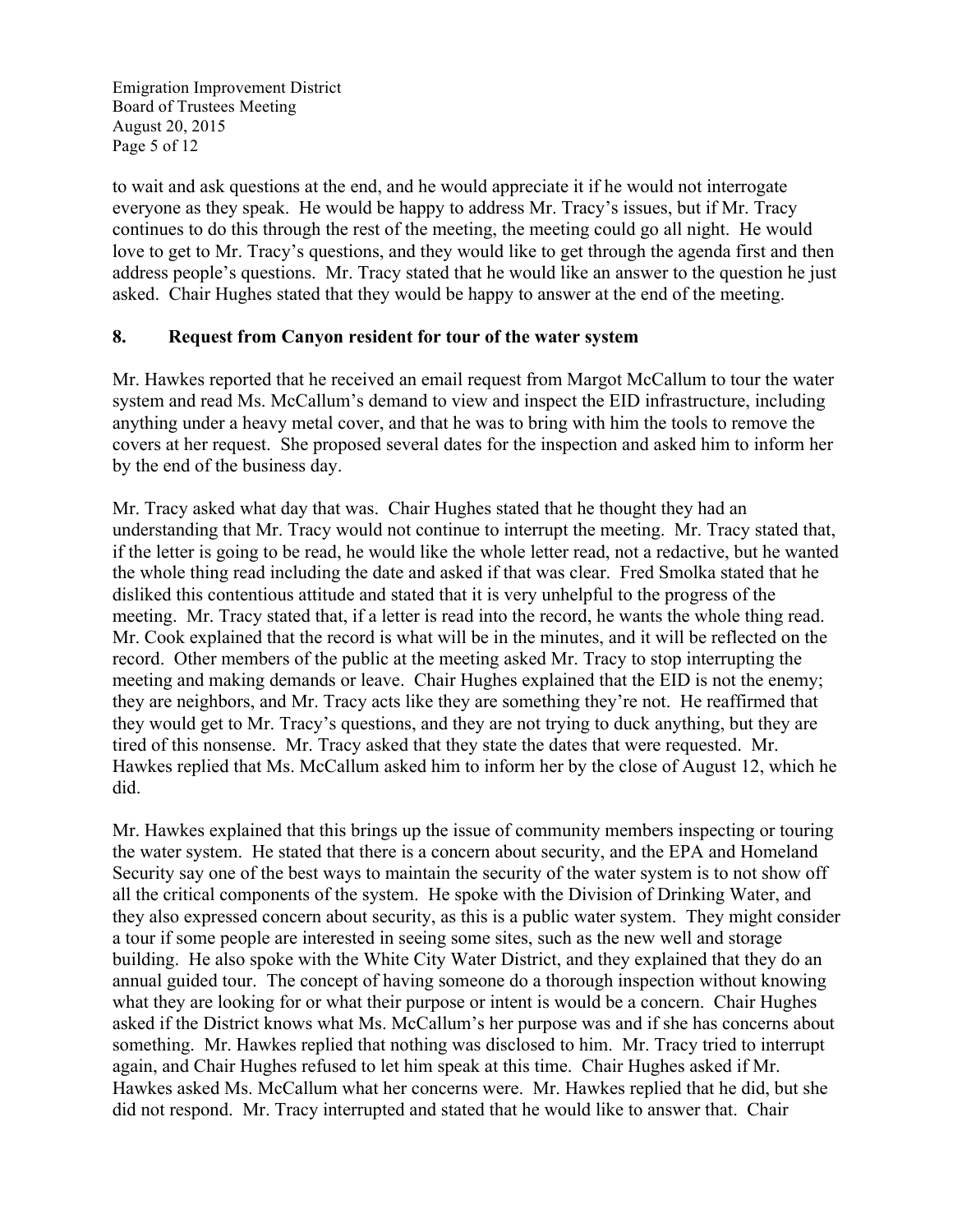Emigration Improvement District Board of Trustees Meeting August 20, 2015 Page 6 of 12

Hughes replied that he could not. Mr. Hawkes read the guidelines from the EPA regarding how to restrict access to critical water system components by denying unauthorized personnel access to those components and single points of failure. Supervised guests may be allowed, but unsupervised or uninvited guests could cause major problems, even if they do not intend to. They noted that disgruntled former employees have previously sabotaged systems. Mr. Hawkes noted that there are some disgruntled community members. Ms. McCallum is being charged the fire hydrant fee but is not currently using the water system.

Chair Hughes suggested that Mr. Hawkes contact Ms. McCallum again, ask her if she has an issue, and let her know that the Board would be happy to address whatever issue she may have. If she wants a tour, they could put together a tour, but it will be done when they put together a group of people to go. The Board would be happy to address her concerns as long as it does not put the District in a position of disclosing operational details she has no business knowing.

Mr. Tracy stated that Ms. McCallum asked him to attend this meeting to address that issue and asked if the Board would like to know what she has to say. Chair Hughes replied that he would not, because Ms. McCallum had not informed him that was the case, and he has already had the conversation with Mr. Tracy to not interrupt. The next time he interrupts the meeting, he will be asked to leave. Mr. Tracy stated that is why he is here. Mr. Cook assured Mr. Tracy that he will have an opportunity to speak at the end of the meeting. Chair Hughes told Mr. Tracy that he has to stop. Mr. Tracy stated he will not stop and that he is here for the members of the Emigration Canyon Homeowners Association. Chair Hughes stated that he wants to hear everything they have to say when he gets to them. Mr. Tracy stated that they are there and asked if he is refusing to hear what Ms. McCallum asked him to tell them. Mr. Bunnell, a Canyon resident, asked why Mr. Tracy continues to be so disruptive. If he would just let the meeting proceed they could get to his issues. Mr. Tracy stated that they are on the agenda item and asked if they would like to know what Ms. McCallum has to say about this issue. Mr. Cook explained that the District has no evidence that Mr. Tracy is here representing Ms. McCallum and stated that he can talk when they have public comment. Mr. Tracy stated that they have refused to listen to what she has to say. Chair Hughes replied that they have not refused anything. The only thing they have refused is to listen to Mr. Tracy be rude, and they will get to his issues.

Mr. Cook agreed that security is a concern, and he believed every resident would agree that they want to make sure their water system is secure. By the tone of the email, it is evident that this person is upset. Chair Hughes stated that he would like to know what she is upset about and have a discussion with her. Board Member Stevens suggested that the inspection report from the County Health Department might address Ms. McCallum's concerns. Mr. Cook agreed with having a tour of the new Freeze Creek Well for residents who might be interested in seeing it, but it should be limited to areas the District feels they can secure well. Their main concern is that someone does not sabotage the water system.

Joanne Edwards, a resident, asked what they do to secure the well. Chair Hughes replied that they lock doors. Mr. Irons stated that he would like to see a complete census of all the property and components that make up the water system.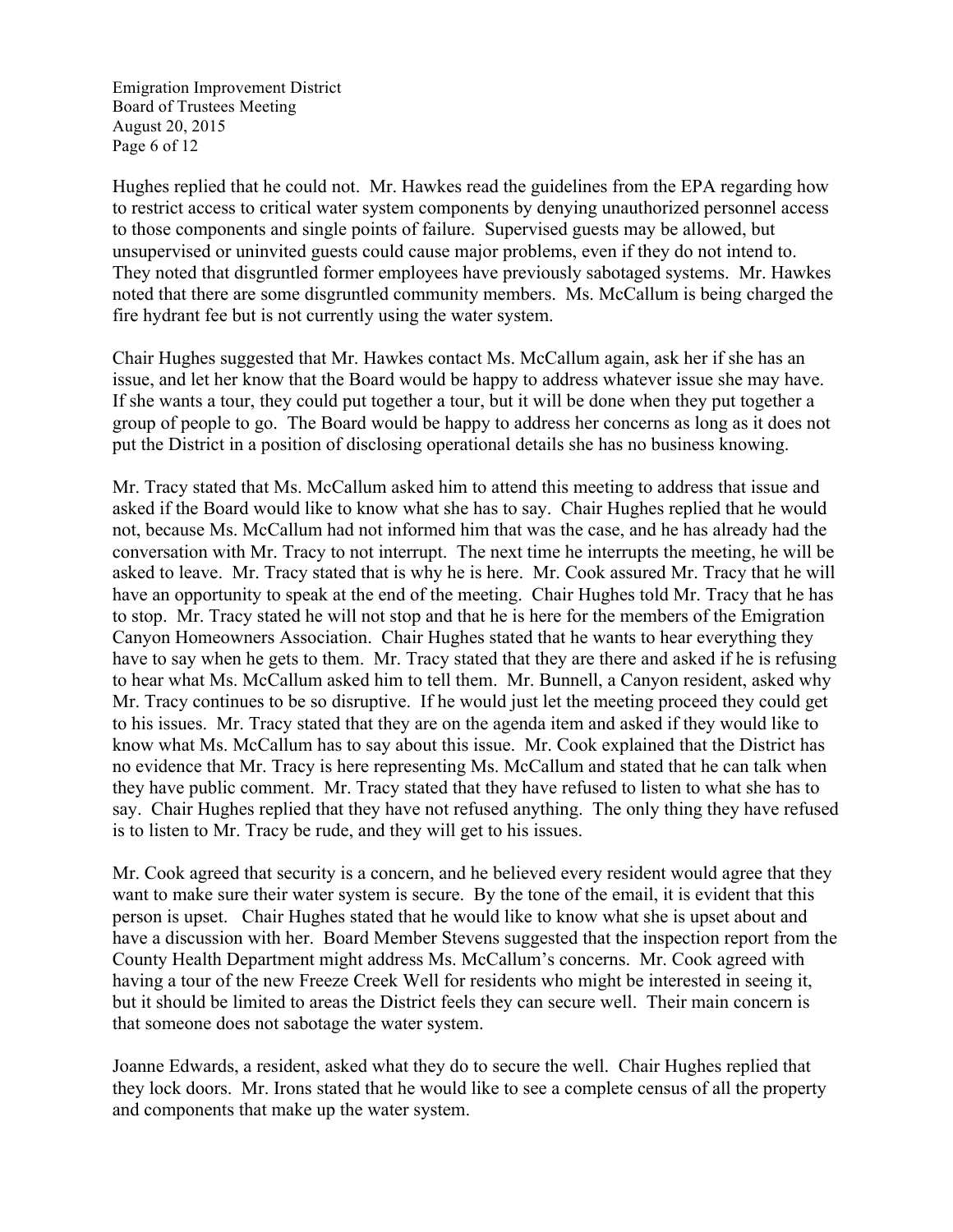Emigration Improvement District Board of Trustees Meeting August 20, 2015 Page 7 of 12

Mr. Cook explained that it is an interesting dilemma when they operate a water system. They want to be sure the public is involved and knows what they are doing, but they do not want people to know all the connections and how they can get into the system.

Chair Hughes asked Mr. Hawkes to schedule a tour, but before doing that, he wanted to be sure that Ms. McCallum's concerns are addressed.

## **9. Any items requested by visiting public**

Chair Hughes noted, as stated in the meeting rules, that public comment will be limited to three minutes per person.

Mark Tracy stated that today the law firm of Christensen Jensen issued a lis pendens on a water right belonging to the EID of 694 acre feet that was filed with the Utah Division of Water rights with a copy to Salt Lake County. He asked the EID counsel to explain what a lis pendens is and what it means to the District and the District's customers from this point forward during the litigation that was filed in Federal District Court by Mr. Tracy on behalf of the United States Government against the Trustees and Managers, including Mr. Fred Smolka. He stated that a second amended complaint of that lawsuit was filed recently and is under seal and will remain under seal, so he cannot discuss it. However, because the litigation is pending, he felt he needed to file the lis pendens on the water right. Mr. Cook responded that he will not discuss pending litigation. Mr. Tracy claimed that it is not pending litigation; it is a lis pendens that was filed with the Division of Drinking Water and is public record. He asked if Mr. Cook would like to explain to the Trustees what that means. Mr. Cook reiterated that they are not going to discuss pending litigation. Mr. Tracy again claimed that it is not pending litigation. Mr. Cook explained that it is part of a pending litigation. Mr. Tracy stated that he would discuss it. He claimed that pending litigation, lis pendens, means that any disposition of that water right by the Emigration Improvement District during the pendency of the litigation is basically not allowed. That means that any water letters that Emigration Improvement District should release or lease water rights under that large water right of 649 acre feet would not be allowed, and a complaint would immediately be filed by him with the Utah Division of Water Rights that would basically prevent Emigration Improvement District from using a very large water right, 649 acre feet, which could conceivably be used for over 1,000 new residents within the Canyon. He asked that be recorded in the meeting minutes. Board Member Stevens asked what the implication would be for the customers of the water system. Mr. Tracy suggested that he speak with his legal representative about that issue.

Joann Edwards, a resident of the Canyon, asked if the District does background checks on the candidates for office to be sure they do not have skeletons in their closet. She noted that they handle a lot of money and deal with contracts and asked if they know that everyone who will assume office does not have things the residents should know beforehand. Chair Hughes replied that they do not do background checks, and the residents have the ability to vote someone into or out of office. That responsibility falls on the voting public, and they do not do a background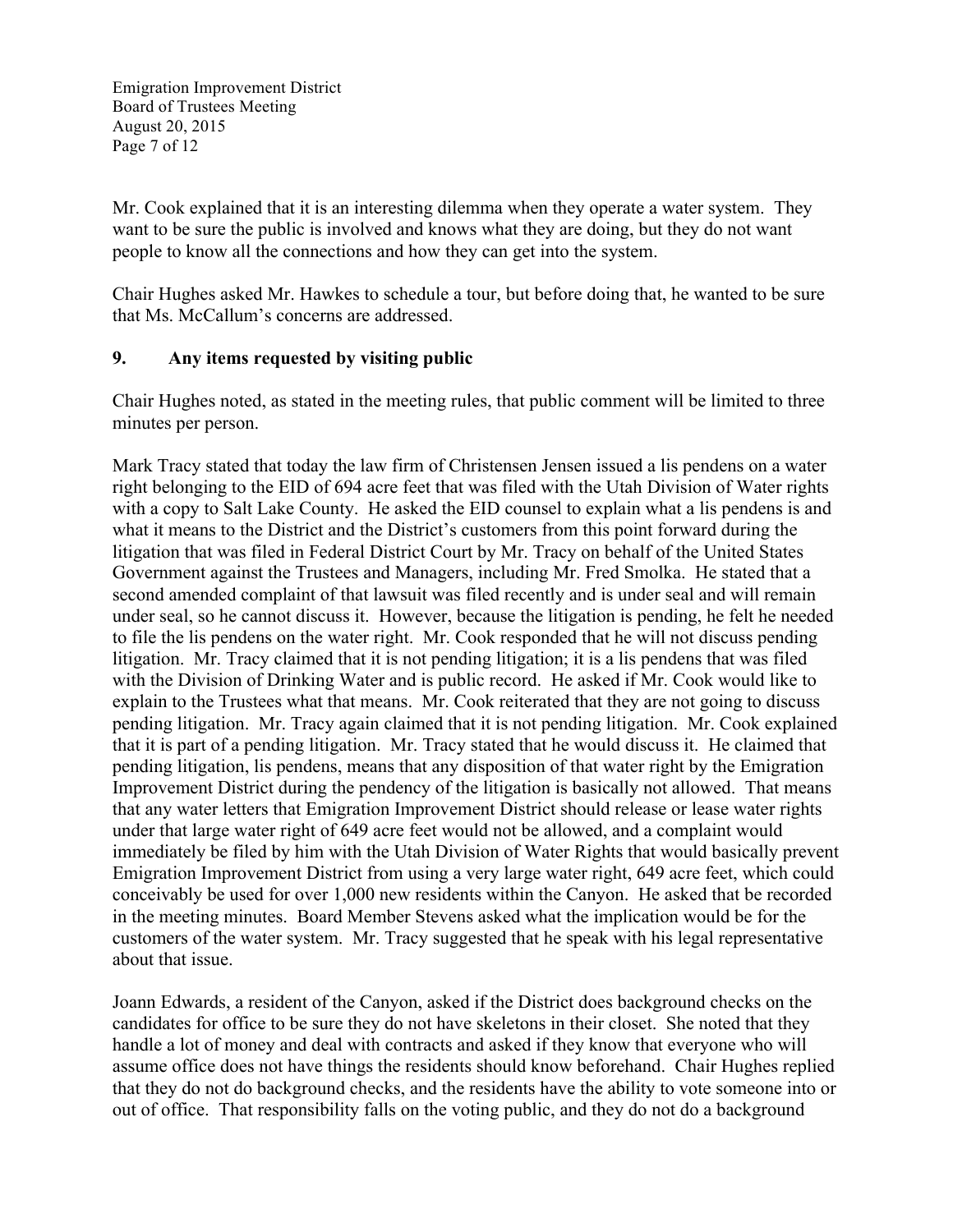Emigration Improvement District Board of Trustees Meeting August 20, 2015 Page 8 of 12

check on everyone who wants to run for office. Mr. Cook explained that State election law governs how elections are handled.

Steve Hook addressed the issue of a tour of the water system and stated that it seems like Mr. Hawkes has a lot of things that need to be taken care of right now, which is another reason why he does not have the time to take someone individually on a tour of the water system. Chair Hughes agreed and stated that there is no hurry to conduct a tour immediately other than to address Ms. McCallum's concerns.

Board Member Stevens asked Mr. Tracy if he believed a copy of the inspection done by the County would answer Ms. McCallum's concerns. Mr. Tracy replied that Ms. McCallum received a copy of the lawsuit filed in Federal District Court by him after the seal was lifted on June 12. She has read the complaint thoroughly and is concerned about the allegations in the Complaint. He believed the Complaint speaks for itself and has been emailed throughout Emigration Canyon. He believed Ms. McCallum's concerns are the issues of placing huge infrastructure on Steve Creamer's property without recording easements on that property, the placement of the Wildflower reservoir, which was supposed to go on Salt Lake City's property and suddenly appeared on Mr. Creamer's property, and the background of Michael Scott Hughes as a securities broker who has been blacklisted for life due to fraudulent transactions. Board Member Stevens reiterated his question as to whether the inspection done by the County would satisfy Ms. McCallum's concerns rather than her seeing the system in person. Mr. Tracy replied that all she wanted was what she stated in the letter, and she gave three possible dates and a deadline to reply to those dates. It was rejected because of "security concerns," and he believed the letter speaks for itself. The Board has read exactly what she requested, and he has read the letter, which was unequivocal as to what she asked for, and she was denied. That has been recorded, so there is no reason to contact her again. She has not requested that, and that is why he was going to tell the Board that they are wasting their time. She gave them a deadline, they let it go, they refused her request, and it has been recorded. That is all she asked for.

Dana Bowen noted that the entire meeting has been about the water system and asked if her tax money as a resident on Sunnydale gets no benefit from the water system. Chair Hughes explained that the idea of taking the wells away from the creek was to help improve the creek flow. If they can get their water sources away from the creek, it is easier to protect those sources from contamination. A lot of little wells were removed from areas along the creek, and the EID has developed sources where they can be protected and not influence the creek. The intent was to try to improve the water where people in Sunnydale pull their water from. Ms. Bowen stated that she has heard the District is allocating a lot of water for more building in the Canyon, when their water hasn't been monitored for years. Chair Hughes replied that the monitor wells were put in because the District was trying to identify where water sources might be for potential wells. They decided not to put one near the Sunnydale area because it would be too difficult to protect the source, and they put the wells in areas where they could protect the source. Ms. Bowen stated that she has heard the EID is proposing to give out water rights further up the Canyon, which would drain water that she uses. Chair Hughes stated that the District never gives away water rights. There is more paper water than physical water in the Canyon, and they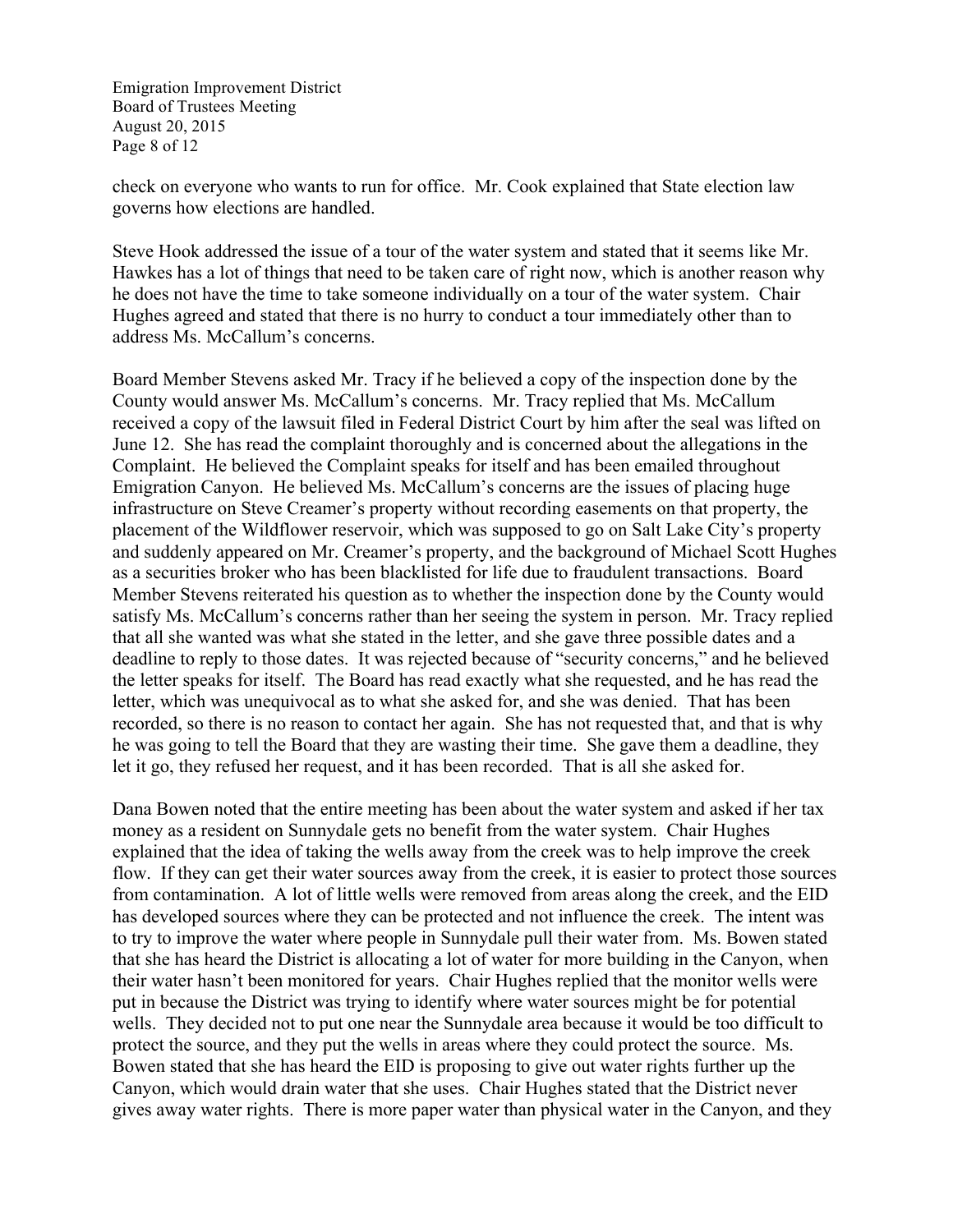Emigration Improvement District Board of Trustees Meeting August 20, 2015 Page 9 of 12

want to get rid of that problem by getting people to convert to the water system. Some of those water rights are then donated to the system as people hook up, and the District can retire some of those rights. Being able to deliver what they have is more important than having a lot of people with a lot of paper water that they cannot physically pull out of the ground. He asked Mr. Barnett to explain the hydrogeology of the Canyon.

Mr. Barnett provided a history of how water rights were leased by the District and explained that the water levels were monitored to be sure the District was not creating problems for the existing residents. Since the water system was developed, the District has only leased a couple of water rights, and the purpose for the monitor wells went away, because the District's sources moved away. The District no longer leases water rights to people in the Canyon, because they can now connect to the water system.

Mr. Tracy sated that, while this litigation is going on, the District will not be leasing water rights.

Mr. Bunnell asked Mr. Barnett to explain the aquifers that serve the Canyon. Mr. Barnett described the geology of the Canyon and explained that the geological beds lower in the Canyon are the older ones, as are the ones on the hillsides. Most residents with their own wells are in the shallow bedrock layer of the Canyon, and many of those wells are marginal. He recalled that the water system was donated by the Emigration Oaks developer, who drilled two wells that are in a thinly bedded limestone formation and take water from multiple little fractures, and those two wells are fairly isolated from each other. The Brigham Fork Well is in a similar formation. The Upper Freeze Creek Well is in the same formation but in a member that is deeper, more massive, and has larger fractures.

Ms. Edwards asked if they can calculate how many houses they can support with the wells the District has. She noted that there are people with swimming pools and massive lawns who use a lot of water and asked if there is ever a point where they cap the amount of water people can use. Mr. Barnett explained that the Division of Drinking Water regulates the District's sources and assigns a peak day demand to the well, and there is a formula that determines how many homes that well can serve. Mr. Tracy asked about the maximum number of homes in Emigration Canyon. Mr. Barnett replied that he does not know the answer to that. The State Engineer's Office looked at the Canyon in total and determined how many water rights could be allocated, and by the mid-1960's, they determined that they would not allocate any more water rights in the Canyon. He noted that there are locations outside the Canyon that also depend on the resources in the Canyon. Chair Hughes explained that the District rates and monitors the use per connection, and they have found that the water use in the Canyon has gone down year after year because of the District's education programs. Ms. Edwards expressed concern about what would happen if they allowed another 200 houses in the Canyon. Mr. Barnett clarified that the District is not the zoning authority and cannot say what can and cannot be built. Chair Hughes replied that there is no place to put 200 more houses in the Canyon. Based on zoning and water allocations, he did not foresee that being an issue.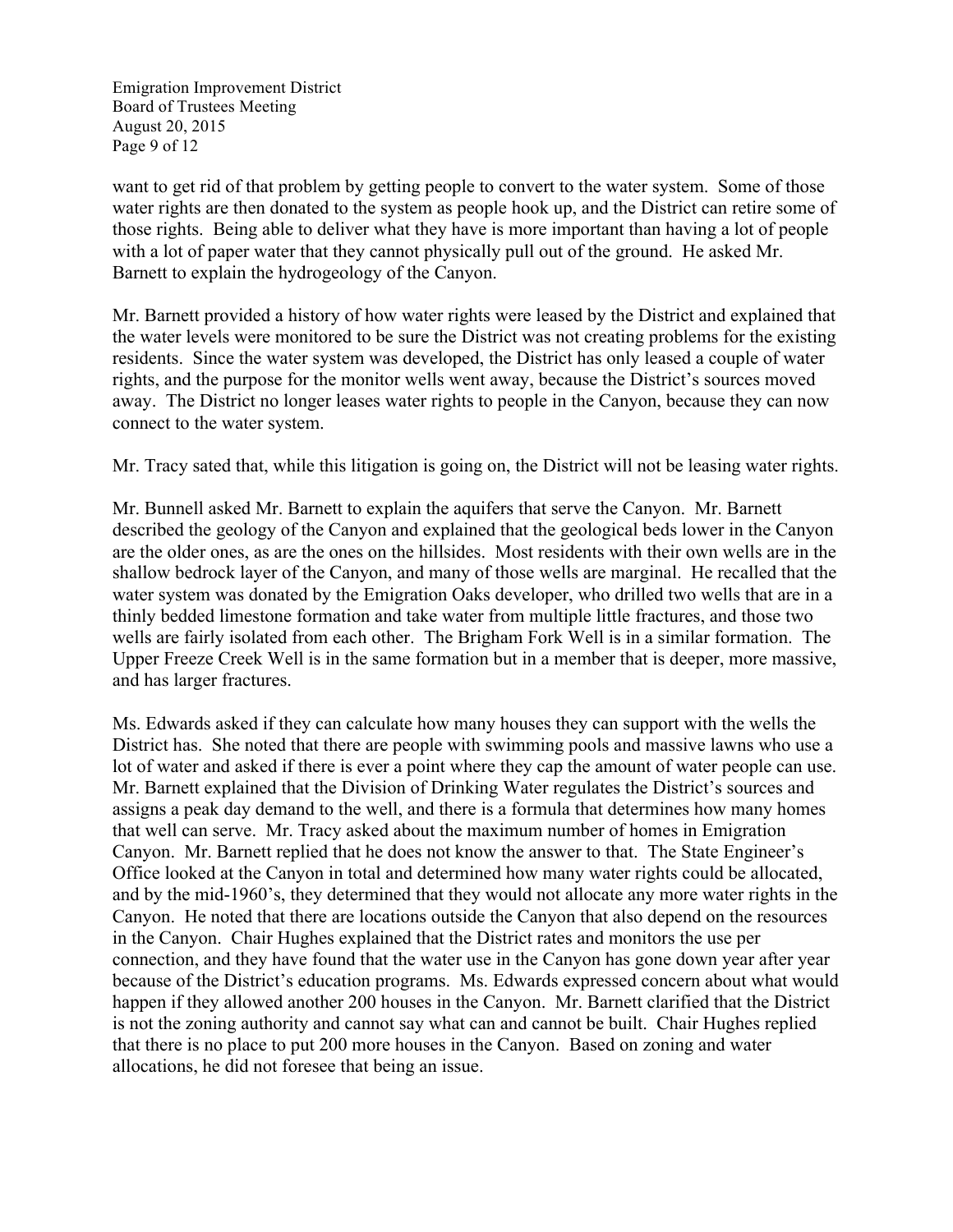Emigration Improvement District Board of Trustees Meeting August 20, 2015 Page 10 of 12

Pat Sheya, a Canyon resident, asked if the wells are from a different water source other than the stream. Chair Hughes explained that the District's wells do not rely on water from the stream, and they have tried to increase the stream flow by taking their water sources away from the stream. Mr. Barnett stated that the District's wells are from a formation that is much deeper and would not have an influence on the stream until much further down at the mouth of the Canyon. He explained the underflow associated with the stream and stated that it has been estimated that 3,000 acre feet discharges out of the mouth of the Canyon in the underflow that supports the stream. Ms. Sheya asked where the water comes from that feeds the springs on the south side of the Canyon. Mr. Barnett replied that they believe it is the Twin Creek limestone. On the north side of the Canyon, the water does not drop into the ground as readily, so it creates a stream.

Jack Plumb noted that the City did some excavation near the monument and put in a large pipe that brings water from this Canyon and asked where that water comes from. Mr. Barnett explained that is Salt Lake City's tunnel, and the water comes out of fractures in the Twin Creek limestone on the south side of the Canyon. Mr. Plumb stated that he was aghast at the amount of water the City is taking out of the Canyon. Mr. Barnett explained that the City has a water right for that water, which would be senior to most of the Canyon residents' water rights but junior to the District's water right. Mr. Plumb recalled that there was a time when it was determined that the Canyon could only carry enough water for 710 homes. Mr. Barnett replied that there was a gauge at Killyons and a gauge at the mouth of the Canyon, and the Trustees at that time looked at that and estimated how many homes could be supported by what they saw with those gauges. That number was not generated by the State Engineer or Division of Drinking Water, but the Trustees were trying to preserve the stream environment. However, it never got to that point, because a Canyon water system was installed. Mr. Tracy asked if Mr. Barnett is saying that was a decision of the Trustees and no hydrological data supported that decision. Mr. Barnett stated that is not true, and he spent hours providing the Trustees with hydrologic data. Mr. Tracy asserted that Mr. Barnett's data said the Canyon could support 700 homes. Mr. Barnett clarified that the criteria they were talking about were based on a percent of stream flow reduction, what they believed was an acceptable stream flow, and how many homes that would support. Mr. Tracy asked what Mr. Barnett believes that to be today and if it could theoretically be 2,000 or 3,000 homes.

Fred Smolka explained that Salt Lake County has put several zoning regulations in place that help maintain reasonable growth in the Canyon, including the Foothill and Canyons Overlay Zone, which does not allow anyone to build on slopes greater than 40%, and to build on slopes between 30% and 40%, a person has to get special approval from the Township Planning Commission. Many of the homes that currently exist in the Canyon might not be allowed under the current zoning. Also, the zoning has become more straightforward and understandable, and some areas in the Canyon where large pieces of land are located are zoned FR20, which means only one home is allowed on 20 acres, which might be eliminated further by the steepness of the slopes. He stated that it has been rumored that he owns property to develop 710 lots, but he does not. Mr. Tracy asked who has zoning authority after November 2016. He raised his voice at Mr. Smolka to answer the question as to who has zoning authority after November 2016. Mr. Smolka stated that he was talking and asked Mr. Tracy to be quiet. Mr. Tracy demanded that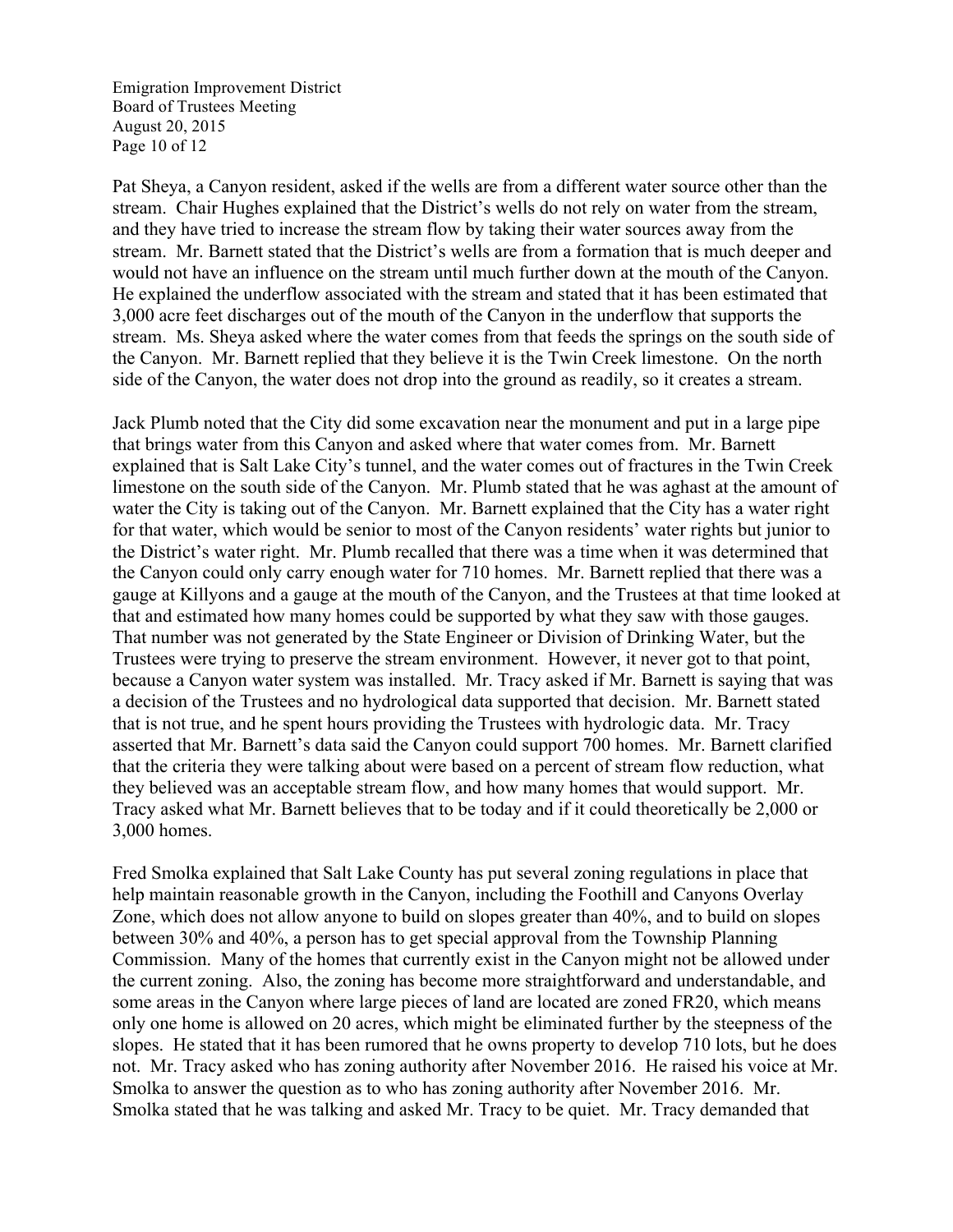Emigration Improvement District Board of Trustees Meeting August 20, 2015 Page 11 of 12

Mr. Smolka answer the question. Mr. Smolka replied that he would not answer the question and that he was addressing Ms. Edwards with a response to her concerns about the number of homes that could be developed in the Canyon. He continued by stating that the zoning makes it difficult to get approval. Ms. Edwards responded that Mr. Creamer has oodles and oodles of money and asked if Mr. Smolka is saying that he could not finagle something to 100 houses per acre, because money talks. That is what bothers her.

Chair Hughes reiterated that the District does not control zoning. They have nothing to do with that and do their best to let the other agencies know the District's policies, what they are trying to do, and the science they pay for to further their decision making, but the District does not make those decisions. He stated that when he started as a Trustee, 1,100 homes were approved for Emigration Oaks, and the District capped it at 222 homes. Mr. Tracy asked how they were going to develop that with water rights for 188 homes. Chair Hughes replied that he did not know what their concept was, and Mr. Tracy might want to talk to the developer about that. Mr. Tracy stated that he is very well aware of what water rights Boyer Company has and did have at that time. Chair Hughes continued that they were able to stop the development of that many homes by managing the water. He explained that the Trustees live in the Canyon, too, and do not want any more homes here than anyone else does. He does not want the stream to go away, and he does not want to have his water quality fouled, because it is important to him. This is why they do what they do, and this is not some master scheme to turn the Canyon into something else and make a bunch of money and move out of the country. That whole concept is ridiculous. The Trustees have been doing this a long time, they make no money doing it, and it is a thankless job. He believed they do a pretty good job of it.

Board Member Stevens stated that another reason the use per connection has gone down is that they steepen the graduated rate so it becomes very expensive for the higher users of water. The residents of Emigration Oaks are not fond of that, but the Board shares the residents' concern regarding the use of water.

Michelle Anderson asked if it would be possible for those who live on Sunnydale to have a reading of the test well for purposes of comparison with the last time it was read. Mr. Barnett replied that would be easy to do. Board Member Stevens suggested that they collect that data every year. Ms. Anderson commented that the creek flow has decreased considerably since there has been more development in the Canyon. Chair Hughes agreed that they should read the test wells. Mr. Barnett suggested that they read the well level in the spring and the fall.

Mr. Plumb expressed concern about how they could have an estimated meter reading when sometimes the meters are not read for a long period of time. He believed it would be tricky to come up with a number without ever reading the meter. Chair Hughes explained that the District would still read the meters like they do now and will know how much people owe for their usage. They would simply spread the amount over 12 months. Mr. Hawkes explained during which months the meters are read each year. Mr. Plumb believed it would be complicated if the District does not have the ability to read the meters constantly to come up with a number they could divide by 12. Mr. Barnett explained that this is commonly done in the city.